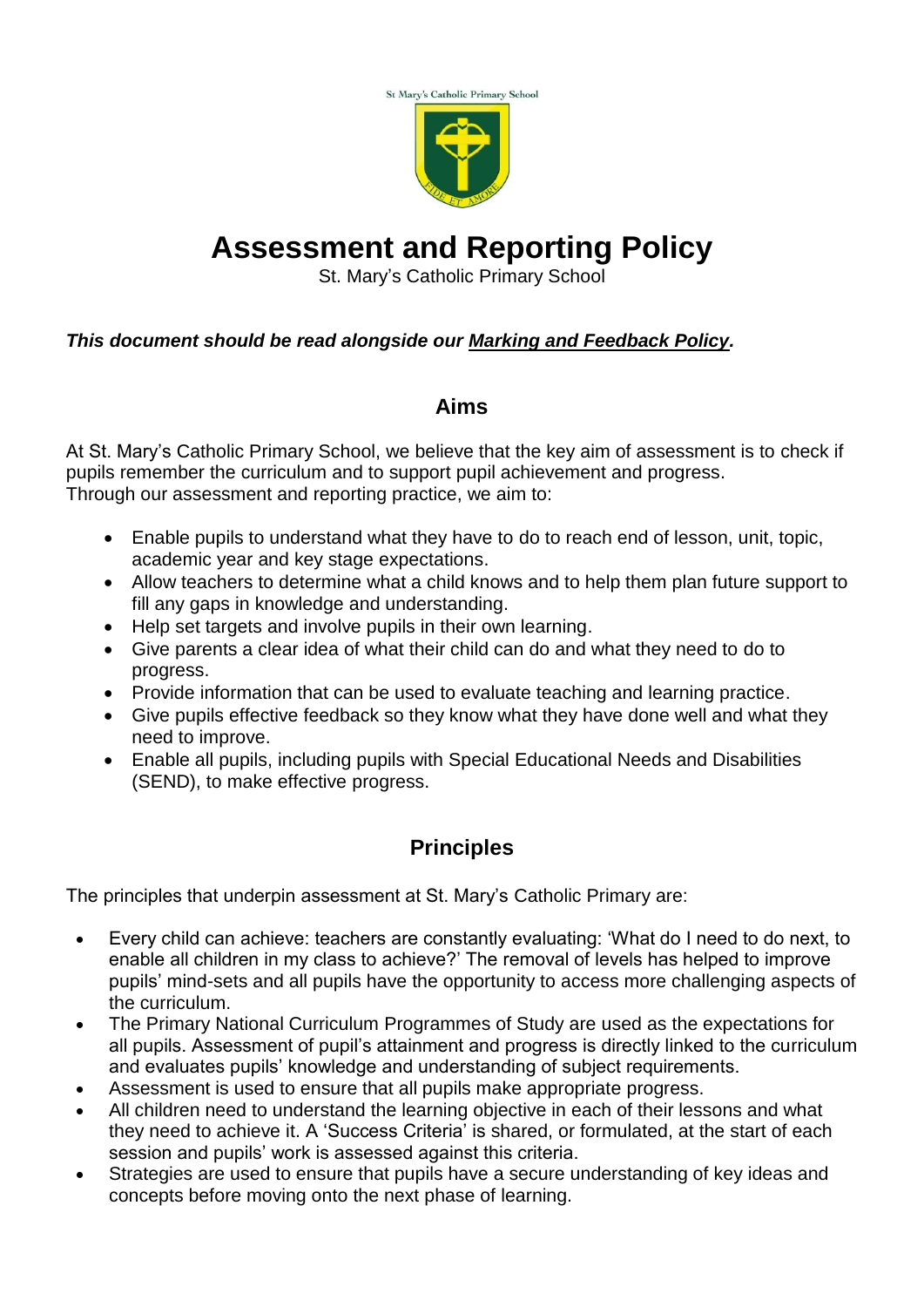There are three main types of assessment used at St. Mary's:

#### Formative Assessment

This is used by our teachers to evaluate pupils' knowledge and understanding on a day-to-day basis and to tailor teaching accordingly.

#### Summative assessment

This is used to evaluate how much a pupil has learned at the end of a teaching period (end of a Unit/Topic, term or academic year).

#### Nationally Standardised Summative Assessment

This is used by the Government to hold schools to account and to provide information on how pupils are performing in comparison to pupils nationally.

### **Procedures – Formative Assessment**

#### Day-to-Day Formative Assessments

This type of assessment is embedded across all lessons – in all subjects (foundation as well as core). Teachers assess pupils' understanding of individual learning objectives and identify where there are gaps. This tells the teacher what to focus on in future lessons and prompts them to adapt their teaching approach to improve pupils' understanding.

Strategies used will vary according to the subject and learning objective taught – these include:

- Use of rich question and answer sessions to evaluate pupil understanding and identify gaps or misconceptions.
- Use of whiteboards, flip charts and number fans to get instant feedback of understanding.
- Mini-plenaries to determine understanding at regular intervals.
- Short re-cap quizzes or recall of facts.
- In mathematics lessons, teachers often focus on the wrong answers (which can be used to explore concepts in greater depth and to identify and address any misconceptions).
- Observational assessment.
- Scanning work for pupil attainment and progress.
- Self (or peer) assessment at the end of every lesson based on individual learning objectives and the 'Success Criteria'.
- 1:1 or group discussions with pupils.
- Next step marking and feedback (see Marking and Feedback Policy).

#### Mastery Learning

*'Mastery learning is a specific approach in which learning is broken down into discrete units and presented in logical order. Pupils are required to demonstrate mastery of the learning from each unit before being allowed to move onto the next, with the assumption that all pupils will achieve this level of mastery if they are appropriately supported. Some may take longer and need more help, but all will get there in the end', (*Commission on Assessment Without Levels).

Formative assessment is used to show what pupils have learned well and what they still need to work on, and identifies specific 'corrective' activities to help them do this. After undertaking these corrective activities (or alternative enrichment or extension activities for those who have already achieved mastery), formative assessments are used to evaluate further progress.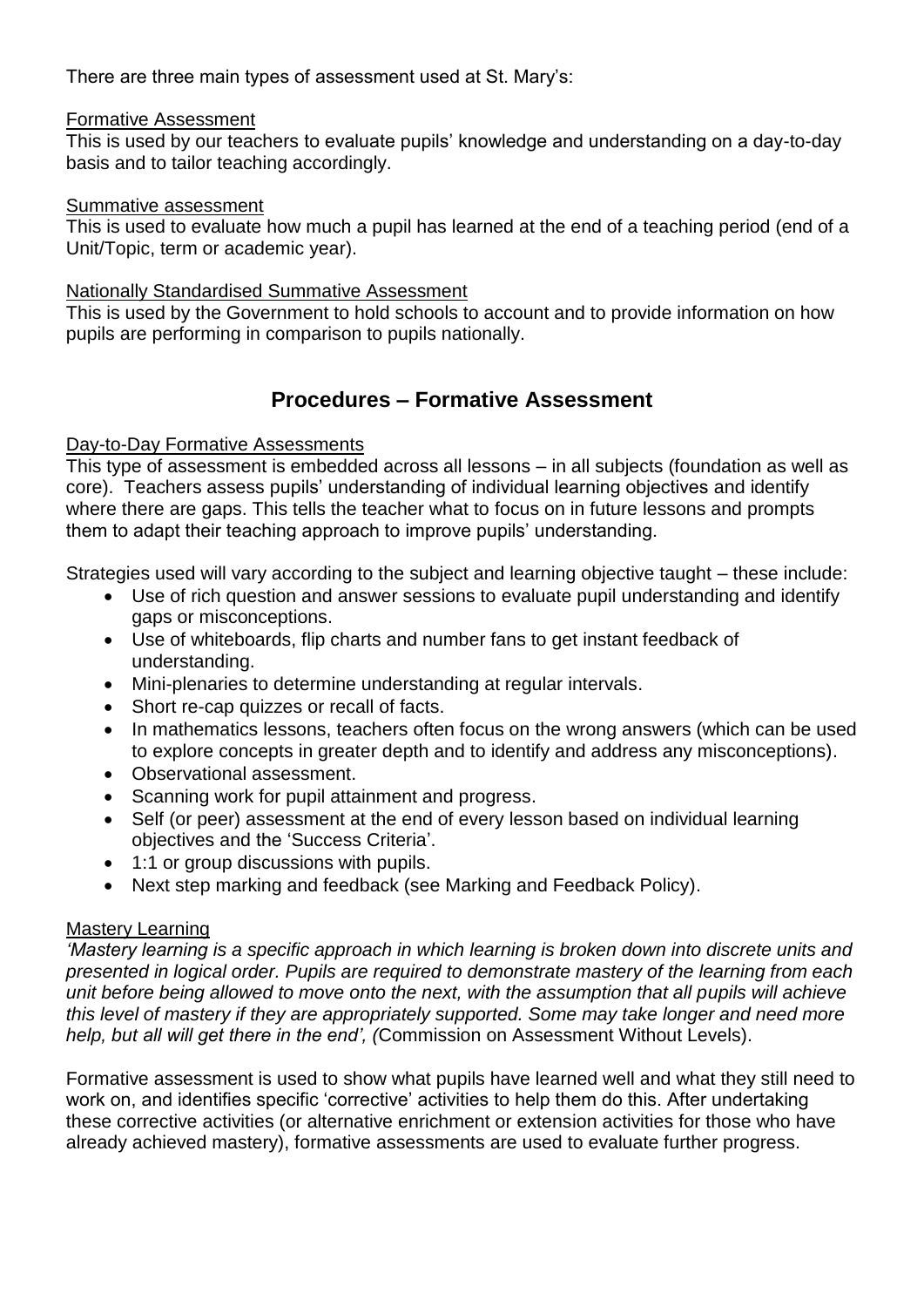### **Procedures – Summative Assessment**

#### End of Term Summative Tests (Years 1 to 6) – Maths, Reading and GPS

At the end of every term, we hold a Test Week using summative test papers (published by Cornerstones). These tests give a good indication of whether pupils are working towards, meeting or exceeding year group expectations for this time of the year.

This Test Week is followed by a Pupil Progress Meeting whereby the class teacher, the Senior Management Team and SENDCo meet to analyse the results and to plan appropriate targets and support. Assessment information is used to plan teaching and learning strategies, including the identification of pupils who are working below their target stage, falling behind in their learning or who need additional support, enabling pupils to make good progress and achieve well. When tracking assessment information the SMT and subject coordinators carefully track the progress of different groups within the school. They also compare the progress rate of different groups. This information is then used to help plan to raise standards in any group identified as not make adequate progress.

# **Procedures – Early Years Foundation Stage (EYFS)**

#### Ongoing Assessments

Throughout our Early Years setting, practitioners use the Development Matters and Early Learning Goals (ELGs) as a part of their daily observation, assessment and planning. On-going formative assessment is at the heart of effective early years practice. Staff make regular observations of how children act and interact and take photographs and make notes of what they can do to help identify where they may be in their own developmental pathway. If a teacher attaches a photo, or other evidence, to a learning objective this will be digitally transferred to our online assessment tracker 'OTrack'. Class teachers log onto this platform weekly and use evidence collected to inform their judgements of whether pupils are 'Beginning, Developing or Secure' in each aspect of the early years ages and stages.

These judgements are used to help track pupil progress alongside evidence in pupil books, ongoing assessments, observations and notes. Analysis of data is used to inform individual pupil targets and to plan appropriate support. It is also used to help identify whole class coverage of the Early Years curriculum and more general gaps in knowledge.

#### EYFS Profile

In the final term of Reception (Upper Early Years) the EYFS Profile is completed for each child. This provides parents, carers and practitioners with a well-rounded picture of a child's knowledge, understanding and abilities, their progress against expected levels, and their readiness for Year 1.

The profile reflects ongoing observation (as described above), records, discussions with parents and carers and adults working with the child. Each child's level of development is assessed against the early learning goals (ELGs) on our OTrack program.

Practitioners must indicate whether pupils are:

- Meeting expected levels of development
- Exeeeding expected levels
- Not yet reaching expected levels (Emerging)

The Reception teacher meets with the Year 1 teacher (as a part of our Handover Meeting at the end of the academic year) to discuss each child's stage of development and learning needs. This informs planning in the first term of Year 1 and beyond.

At the end of the Reception year we give parents a written report which:

• States the child's attainment against the ELGs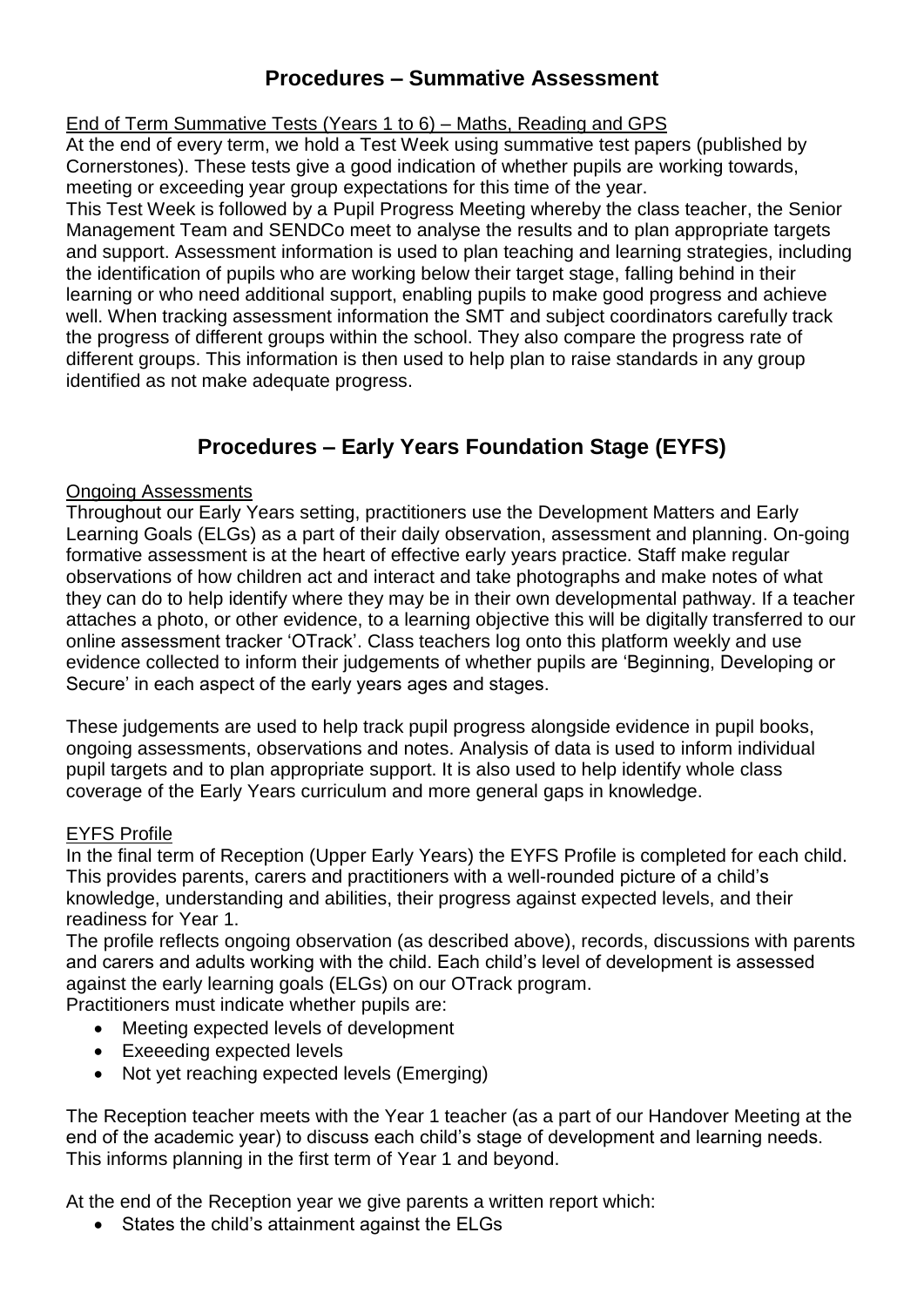- Summarises attainment in all areas of learning
- Comments on general progress including the characteristics of effective learning

Parents are invited into school at the end of Reception to discuss the Profile. The report is specific, concise and identifies appropriate next steps. The results are also sent to the Local Authority.

The EYFS profile data is used to measure Good Levels of Development within the EYs setting:

- Levels of learning and development in each of the areas of learning for individual pupils and the class
- The attainment of children born in different months of the year
- The attainment of different groups of children e.g. SEN and Pupil Premium

### **Procedures - Nationally Standardised Summative Assessment**

Nationally standardised summative assessment provides information on how pupils are performing in comparison to pupils nationally:

#### Year 1 Phonics Screening Check

This check demonstrates how well a child can use the phonics skills they've learned up to the end of Year 1 and identifies pupils who need extra phonics help. It consists of 40 words and non-words that a student reads 1:1 with a teacher. Each child is scored against a national standard – children who do not meet the expected level in Year 1 are given extra phonics support and then repeat the test near the end of Year 2.

#### End of Key Stage 1 tests

All pupils sit the following tests at the end of Year 2:

- Reading
- Grammar, Punctuation and Spelling (GPS) OPTIONAL
- Mathematics
- Writing (teacher assessment)

#### End of Key Stage 2 tests

All pupils will take the following tests at the end of Year 6:

- Reading
- Grammar, Punctuation and Spelling (GPS)
- Mathematics
- Writing (teacher assessment)

At the end of KS1 and KS2 pupils will be given a scaled score and a 'performance descriptor' against the expected standard.

We use these results to benchmark our school's performance against other schools locally and nationally. The Senior Management Team makes judgements about the school's effectiveness and analysis of data is used to inform the School Development Plan.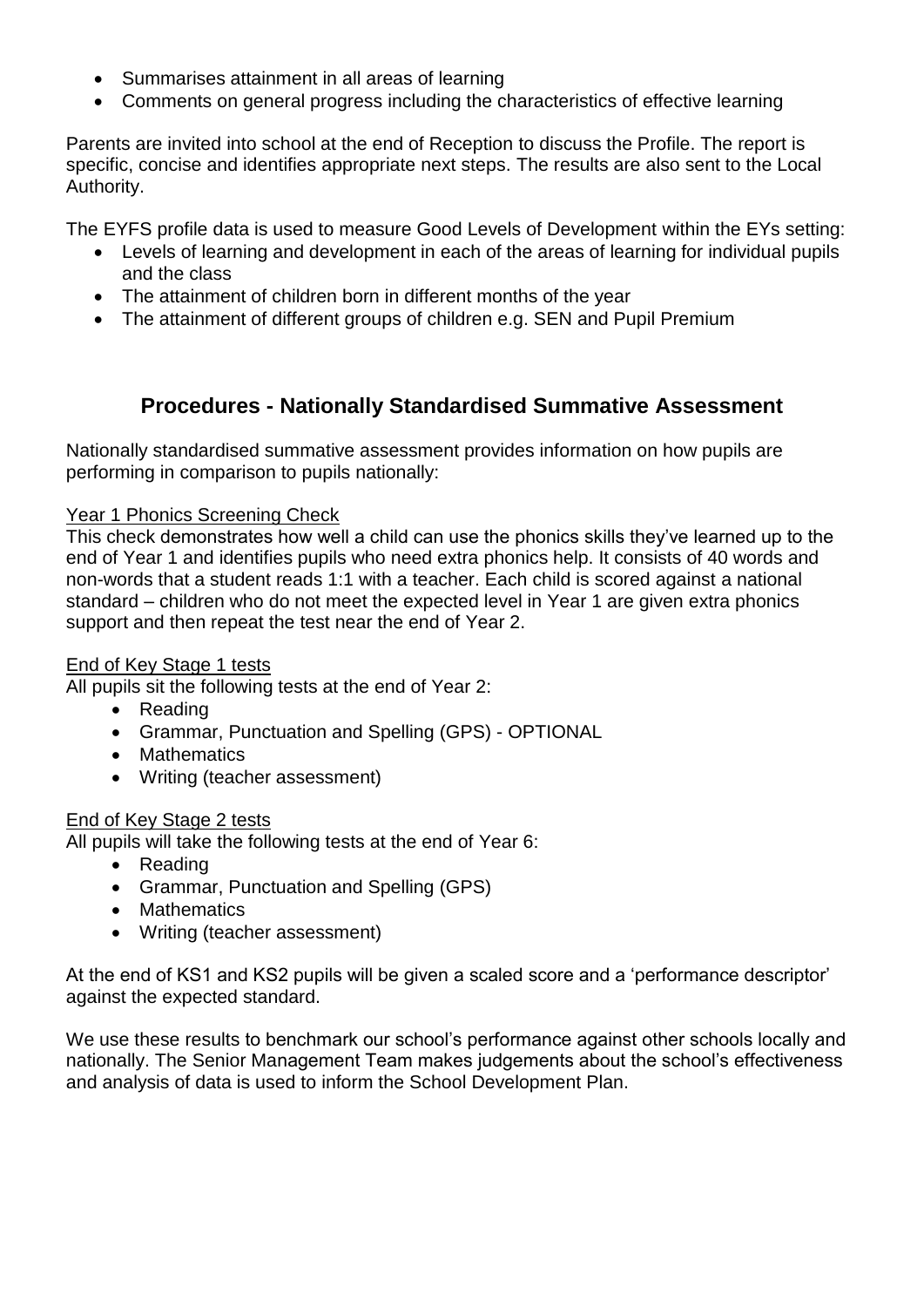### **Assessing Pupils with SEND**

In each year group we teach the national curriculum for that year – therefore **all** children are learning the objectives for that year and are initially classed as 'Working Towards' the end of year expectation. The only time this may differ is for pupils currently on our Special Educational Needs and Disability (SEND) List. Depending on their need, they might be taught learning objectives from an earlier year group's curriculum and assessed according to this criteria. In the case of pupils with significant needs, they may follow a highly personalised curriculum that may not be subject based.

Assessment methods are adapted for some pupils with SEN and disabilities. This includes adapting the use of questioning to give pupils with significant learning difficulties sufficient time to respond, using visual stimuli and alternative means of communication. It could be the use of verbal questions or observations rather than asking students to produce a written response. Adapted tests are often used with specific pupils. This could be the use of braille or larger print. Readers are used to read questions where appropriate and pupils are given extended time to complete papers. Scribes are used for pupils with particular gross/fine motor control difficulties.

As a school we have considered meaningful ways of measuring all aspects of progress. All pupils are accessed using the Speech/Language Link test during their first few weeks in Reception. This assesses all aspects of speech and language and any child who is highlighted in red is discussed with our school's Speech and Language Therapist often leading to a referral to their services. Support is put in place and pupils who scored below the expected threshold are reassessed at the end of the year. SEND pupils are set SMART targets within their IEPs (these relate to wider areas including communication, social skills, physical development and independence) and these are evaluated at the end of each term alongside advice from external professionals. Some pupils with significant needs (not following subject specific learning) are assessed using the DfE's Early Years Development Journal - alongside the Engagement Model.

High expectations apply equally to all SEND pupils. Effort applied to learning is reflected in teacher marking, feedback and through evaluations of IEP targets. Pupils with SEND are expected to understand key concepts before moving onto the next phase of learning.

Assessment is used to diagnostically contribute to the early and accurate identification of pupil's special educational needs and any requirements for their support and intervention. Early intervention is provided promptly to address any concerns about pupils' progress (focused on very specific areas highlighted through assessments).

We use a 'graduated approach' for SEND pupils (Assess, Plan, Do and Review). During termly Pupil Progress Meetings, teachers meet with the SENDCo to carry out a clear analysis of pupils' needs. This is based on formative/summative assessment, the views of parents and pupils and, where relevant, information from outside professionals. Assessment offers next steps on each child's learning pathway and ensures a focus on long-term outcomes.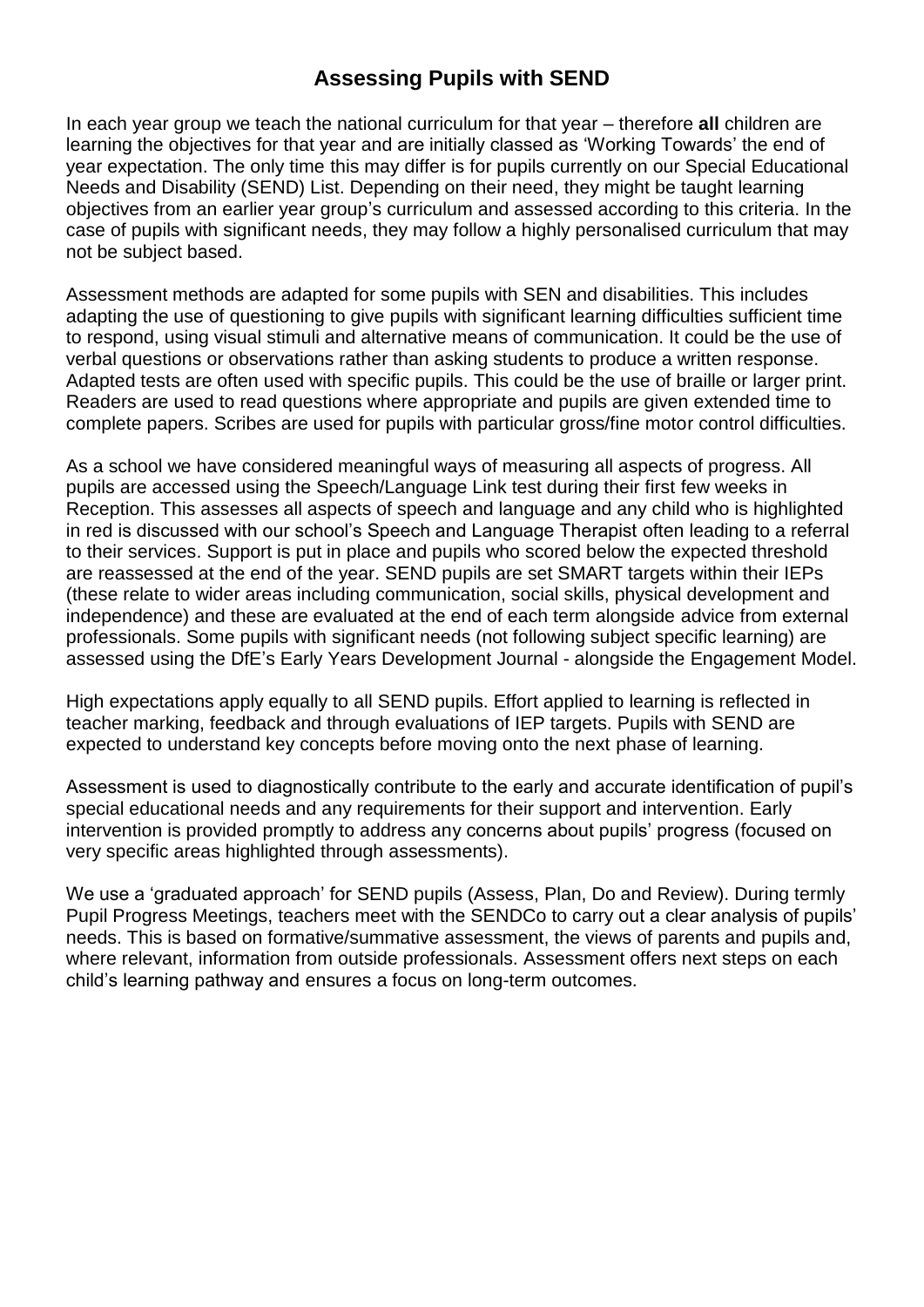# **Reporting**

Reporting not only fulfils legal requirements but also is vital part of our relationship with parents and the wider community, serving to support and extend pupil progress.

Reporting to Parents

- Termly Parent Consultation Meetings: these meetings focus on the curriculum what pupils can do and what they need to do to improve (targets).
- Annual Reports (including assessment against end of year government expectations)
- The results of any statutory assessments e.g. the Phonics Screening Check and end of KS1 and KS2 SATs tests.

#### Reporting to Governors

• The Head Teacher's Report to Governors (termly)

#### Pupils

- Through our formative assessment strategies pupils get instant feedback on a daily basis.
- Our next step marking informs pupils of what they have done well and what they need to do to improve. Pupils are actively encouraged to respond to teacher's comments, questions and commands in their marking, to self-evaluate their work and set their own targets based on a success criteria.

#### Local Authority and Government (DfE)

All statutory information (including relevant teacher assessments) are sent to the Local Authority and DfE as required.

### **Arrangements for the Governance, Management and Evaluation of Assessment**

A member of the Senior Management Team (SMT) has been assigned the role of Assessment Leader and has responsibility for maintaining this Assessment Policy and reviewing or updating it as necessary.

Termly lesson observations by the SMT are used to monitor the effectiveness of formative assessment strategies used in class. This team also carries out termly Book Scrutiny with curriculum leaders to evaluate the effectiveness of next-step marking and target setting.

At the end of every term, the SMT arranges Pupil Progress Meetings with teachers to analyse the attainment and progress made by all pupils. The main aim of these meetings is to identify pupils who are underachieving and to put support in place to bridge any gaps in knowledge and understanding. Intervention includes adapting whole class planning, pre-learning, booster groups, catch-up programmes etc. Teachers are asked to bring copies of their ongoing assessments and to show the progress made by vulnerable groups.

#### Role of the Assessment Leader

These responsibilities include:

- Contributing to Action Plans and the SDP through work with the SMT
- Leading school development in assessment, recording and reporting
- Planning assessment arrangements alongside all curriculum leaders
- Networking with other assessment leads within our alliance of schools